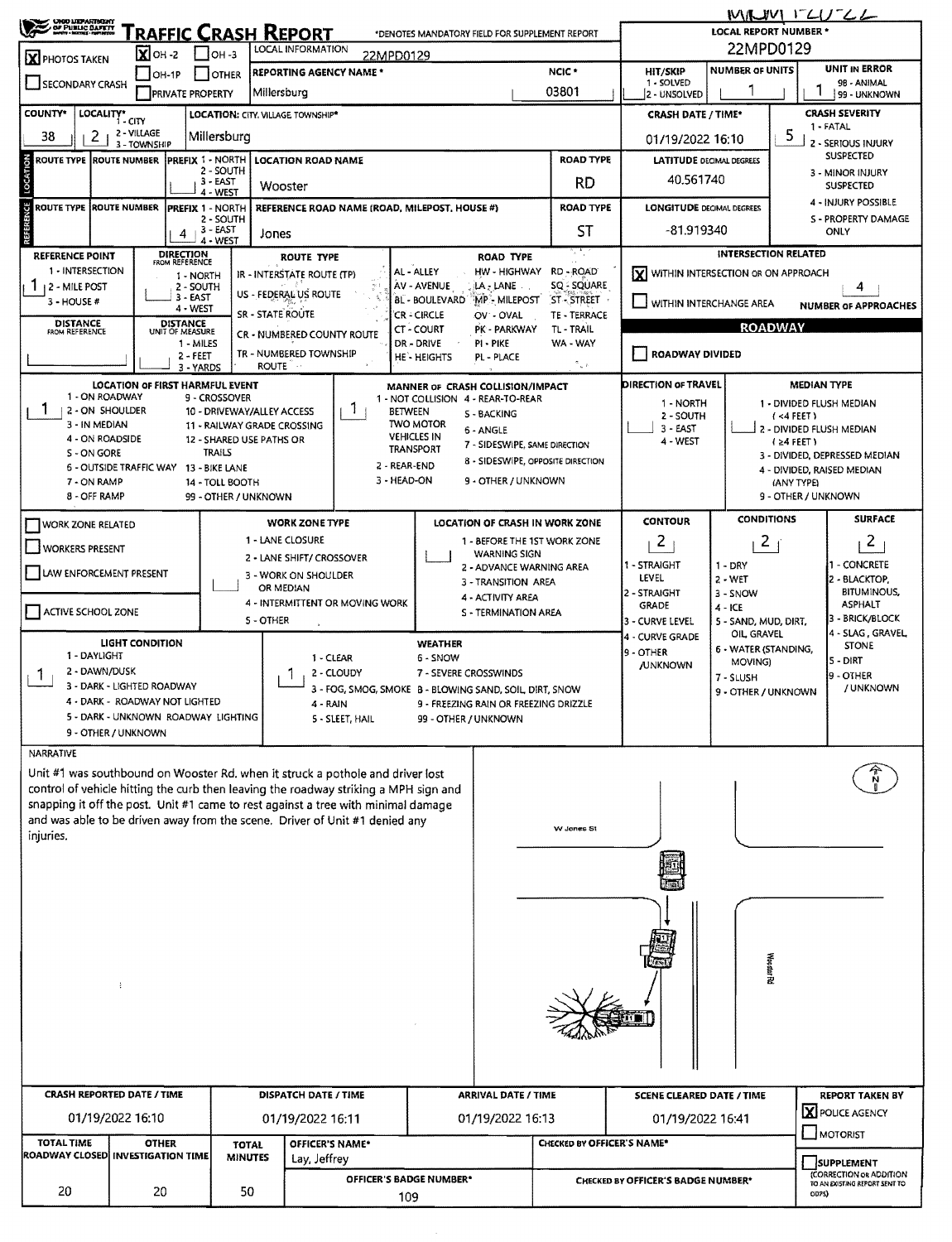|                                                                                                                                                                                                                                                    | <b>LOCAL REPORT NUMBER</b>                                                                 |                                                    |                           |                                              |                                                         |                                                        |  |  |  |  |  |
|----------------------------------------------------------------------------------------------------------------------------------------------------------------------------------------------------------------------------------------------------|--------------------------------------------------------------------------------------------|----------------------------------------------------|---------------------------|----------------------------------------------|---------------------------------------------------------|--------------------------------------------------------|--|--|--|--|--|
| <b>CHOO DEPARTMENT</b><br>OF PUBLIC BAFETY                                                                                                                                                                                                         |                                                                                            |                                                    |                           | 22MPD0129                                    |                                                         |                                                        |  |  |  |  |  |
| OWNER NAME: LAST, FIRST, MIDDLE (C) SAME AS ORIVER)<br>UNIT#                                                                                                                                                                                       |                                                                                            | OWNER PHONE; INCLUDE AREA CODE (E) SAME AS DRIVER) | DAMAGE                    |                                              |                                                         |                                                        |  |  |  |  |  |
| YODER, URSULA, F                                                                                                                                                                                                                                   |                                                                                            |                                                    | 330-674-3212              |                                              | <b>DAMAGE SCALE</b>                                     |                                                        |  |  |  |  |  |
| OWNER ADDRESS: STREET, CITY, STATE, ZIP ( E) SAME AS DRIVER)                                                                                                                                                                                       | 1 - NONE<br>3 - FUNCTIONAL DAMAGE<br>2                                                     |                                                    |                           |                                              |                                                         |                                                        |  |  |  |  |  |
| 17013 SR 39, MILLERSBURG, OH, 44654                                                                                                                                                                                                                |                                                                                            |                                                    |                           |                                              | 2 - MINOR DAMAGE<br>4 - DISABLING DAMAGE<br>9 - UNKNOWN |                                                        |  |  |  |  |  |
| COMMERCIAL CARRIER: NAME, ADDRESS, CITY, STATE, ZIP                                                                                                                                                                                                |                                                                                            | COMMERCIAL CARRIER PHONE: INCLUDE AREA CODE        |                           |                                              |                                                         | <b>DAMAGED AREA(S)</b>                                 |  |  |  |  |  |
| <b>LP STATE   LICENSE PLATE #</b>                                                                                                                                                                                                                  | <b>VEHICLE IDENTIFICATION #</b>                                                            | <b>VEHICLE YEAR</b><br><b>VEHICLE MAKE</b>         |                           |                                              |                                                         | <b>INDICATE ALL THAT APPLY</b>                         |  |  |  |  |  |
| DZX6374<br>ΟH                                                                                                                                                                                                                                      | 5Y2SL62873Z447981                                                                          |                                                    | 2003                      | PONTIAC                                      |                                                         | 12                                                     |  |  |  |  |  |
| INSURANCE COMPANY<br><b>HINSURANCE</b>                                                                                                                                                                                                             | <b>INSURANCE POLICY #</b>                                                                  |                                                    | <b>COLOR</b>              | <b>VEHICLE MODEL</b>                         |                                                         |                                                        |  |  |  |  |  |
| <b>LX</b> JVERIFIED<br><b>AUTO OWNERS</b>                                                                                                                                                                                                          | 5154212000                                                                                 |                                                    | GRY                       | VIBE                                         |                                                         |                                                        |  |  |  |  |  |
| <b>TYPE OF USE</b><br>IN EMERGENCY                                                                                                                                                                                                                 | US DOT #                                                                                   |                                                    | TOWED BY: COMPANY NAME    |                                              |                                                         |                                                        |  |  |  |  |  |
| COMMERCIAL<br>GOVERNMENT<br>RESPONSE                                                                                                                                                                                                               | VEHICLE WEIGHT GVWR/GCWR                                                                   |                                                    | <b>HAZARDOUS MATERIAL</b> |                                              |                                                         |                                                        |  |  |  |  |  |
| # OCCUPANTS<br><b>INTERLOCK</b><br>DEVICE<br><b>HIT/SKIP UNIT</b>                                                                                                                                                                                  | $1 - s$ 10K LBS.<br>2 - 10,001 - 26K LBS.                                                  | <b>IMATERIAL</b><br><b>RELEASED</b>                | <b>CLASS#</b>             | PLACARD ID#                                  |                                                         |                                                        |  |  |  |  |  |
| <b>EQUIPPED</b>                                                                                                                                                                                                                                    | $3 > 26K$ LBS.                                                                             | PLACARD                                            |                           |                                              |                                                         | 12                                                     |  |  |  |  |  |
| 1 - PASSENGER CAR<br>12 - GOLF CART<br>18 - LIMO (LIVERY VEHICLE)<br>23 - PEDESTRIAN/SKATER<br>6 - VAN (9-15 SEATS)<br>2 - PASSENGER VAN<br>7 - MOTORCYCLE 2-WHEELED<br>13 - SNOWMOBILE<br>24 - WHEELCHAIR (ANY TYPE)<br>19 - 8US (16+ PASSENGERS) |                                                                                            |                                                    |                           |                                              |                                                         |                                                        |  |  |  |  |  |
| 圖<br>11  <br>3<br>(MINIVAN)<br>8 - MOTORCYCLE 3-WHEELED<br>14 - SINGLE UNIT<br>20 - OTHER VEHICLE<br>25 - OTHER NON-MOTORIST<br>Ъ,<br>i 2<br>۱O                                                                                                    |                                                                                            |                                                    |                           |                                              |                                                         |                                                        |  |  |  |  |  |
| UNIT TYPE 3 - SPORT UTILITY<br><b>TRUCK</b><br>9 - AUTOCYCLE<br>21 - HEAVY EQUIPMENT<br>26 - BICYCLE<br><b>VEHICLE</b><br>15 - SEMI-TRACTOR<br>10 - MOPED OR MOTORIZED                                                                             |                                                                                            |                                                    |                           |                                              |                                                         |                                                        |  |  |  |  |  |
| 22 - ANIMAL WITH RIDER OR<br>27 - TRAIN<br><b>BICYCLE</b><br>16 - FARM EOUIPMENT<br>4 - PICK UP<br>ANIMAL-DRAWN VEHICLE<br>99 - UNKNOWN OR HIT/SKIP                                                                                                |                                                                                            |                                                    |                           |                                              |                                                         |                                                        |  |  |  |  |  |
| 5 - CARGO VAN<br>11 - ALL TERRAIN VEHICLE<br>17 - MOTORHOME<br>(ATV/UTV)                                                                                                                                                                           |                                                                                            |                                                    |                           |                                              |                                                         |                                                        |  |  |  |  |  |
| # OF TRAILING UNITS                                                                                                                                                                                                                                |                                                                                            |                                                    |                           |                                              | 12                                                      | 12                                                     |  |  |  |  |  |
| WAS VEHICLE OPERATING IN AUTONOMOUS<br>MODE WHEN CRASH OCCURRED?                                                                                                                                                                                   | 0 - NO AUTOMATION<br>0                                                                     | 4 - HIGH AUTOMATION                                |                           | 3 - CONDITIONAL AUTOMATION 9 - UNKNOWN       |                                                         | 11                                                     |  |  |  |  |  |
| z<br>1 - YES 2 - NO 9 - OTHER / UNKNOWN AUTONOMOUS 2 - PARTIAL AUTOMATION 5 - FULL AUTOMATION                                                                                                                                                      | 1 - DRIVER ASSISTANCE                                                                      |                                                    | 10                        |                                              |                                                         |                                                        |  |  |  |  |  |
|                                                                                                                                                                                                                                                    | MODE LEVEL                                                                                 |                                                    |                           |                                              |                                                         | 9                                                      |  |  |  |  |  |
| 1 - NONE<br>6 - BUS - CHARTER/TOUR<br>$2 - TAXI$<br>7 - BUS - INTERCITY                                                                                                                                                                            | 11 - FIRE<br>12 - MILITARY                                                                 | 16 - FARM<br>17 - MOWING                           |                           | 21 - MAIL CARRIER<br>99 - OTHER / UNKNOWN    |                                                         |                                                        |  |  |  |  |  |
| 3 - ELECTRONIC RIDE<br>8 - BUS - SHUTTLE                                                                                                                                                                                                           | 13 - POLICE                                                                                | 18 - SNOW REMOVAL                                  |                           |                                              |                                                         |                                                        |  |  |  |  |  |
| <b>SHARING</b><br><b>SPECIAL</b><br>9 - BUS - OTHER<br><b>FUNCTION 4 - SCHOOL TRANSPORT</b><br>10 - AMBULANCE                                                                                                                                      | 14 - PUBLIC UTILITY<br>15 - CONSTRUCTION EQUIP.                                            | 19 TOWING<br>20 - SAFETY SERVICE                   |                           |                                              |                                                         |                                                        |  |  |  |  |  |
| 5 - 8US - TRANSIT/COMMUTER                                                                                                                                                                                                                         |                                                                                            | PATROL                                             |                           |                                              |                                                         | 12<br>12                                               |  |  |  |  |  |
| 1 - NO CARGO BODY TYPE<br>4 - LOGGING<br>/ NOT APPLICABLE                                                                                                                                                                                          | 7 - GRAIN/CHIPS/GRAVEL                                                                     | $11 - DUMP$                                        |                           | 99 - OTHER / UNKNOWN                         |                                                         |                                                        |  |  |  |  |  |
| S - INTERMODAL<br>2 - BUS<br>CARGO<br><b>CONTAINER CHASSIS</b>                                                                                                                                                                                     | 8 - POLE<br>9 - CARGO TANK                                                                 | 12 - CONCRETE MIXER<br>13 - AUTO TRANSPORTER       |                           |                                              |                                                         | 縣<br>9<br>9<br>з                                       |  |  |  |  |  |
| 3 - VEHICLE TOWING<br>6 - CARGOVAN<br><b>BODY</b><br>ANOTHER MOTOR VEHICLE<br><b>/ENCLOSED BOX</b><br><b>TYPE</b>                                                                                                                                  | 10 - FLAT BED                                                                              | 14 - GARBAGE/REFUSE                                |                           |                                              |                                                         |                                                        |  |  |  |  |  |
| 1 - TURN SIGNALS<br>4 - BRAKES                                                                                                                                                                                                                     | 7 - WORN OR SLICK TIRES                                                                    | 9 - MOTOR TROUBLE                                  |                           | 99 - OTHER / UNKNOWN                         |                                                         |                                                        |  |  |  |  |  |
| 2 - HEAD LAMPS<br><b>S-STEERING</b><br><b>VEHICLE</b>                                                                                                                                                                                              | 8 - TRAILER EQUIPMENT<br>DEFECTIVE                                                         | <b>ACCIDENT</b>                                    | 10 - DISABLED FROM PRIOR  |                                              |                                                         |                                                        |  |  |  |  |  |
| 3 - TAIL LAMPS<br>6 - TIRE BLOWOUT<br><b>DEFECTS</b>                                                                                                                                                                                               |                                                                                            |                                                    |                           |                                              | $\Box$ - NO DAMAGE [ 0 ]                                | UNDERCARRIAGE [ 14 ]                                   |  |  |  |  |  |
| 1 - INTERSECTION -<br>4 - MIDBLOCK -                                                                                                                                                                                                               | 7 - SHOULDER/ROADSIDE                                                                      | 10 - DRIVEWAY ACCESS                               |                           | 99 - OTHER / UNKNOWN                         |                                                         | $\Box$ - ALL AREAS [ 15 ]                              |  |  |  |  |  |
| MARKED CROSSWALK<br>MARKED CROSSWALK<br>2 - INTERSECTION -<br>S - TRAVEL LANE -<br>NON-                                                                                                                                                            | 8 - SIDEWALK                                                                               | 11 - SHARED USE PATHS<br><b>OR TRAILS</b>          |                           |                                              | $\Box$ - TOP[13]                                        |                                                        |  |  |  |  |  |
| MOTORIST<br><b>UNMARKED CROSSWALK</b><br>OTHER LOCATION<br>LOCATION<br>3 - INTERSECTION - OTHER<br>6 - BICYCLE LANE                                                                                                                                | 9 - MEDIAN/CROSSING<br>ISLAND                                                              | 12 - FIRST RESPONDER                               | AT INCIDENT SCENE         |                                              | $\lfloor \cdot \rfloor$ - UNIT NOT AT SCENE [16]        |                                                        |  |  |  |  |  |
| 1 - STRAIGHT AHEAD<br>1 - NON-CONTACT                                                                                                                                                                                                              | 9 - LEAVING TRAFFIC                                                                        | 15 - WALKING, RUNNING,                             |                           | 21 - STANDING OUTSIDE                        |                                                         | <b>INITIAL POINT OF CONTACT</b>                        |  |  |  |  |  |
| 2 - BACKING<br>2 - NON-COLLISION<br>3 - CHANGING LANES                                                                                                                                                                                             | LANE<br>10 - PARKED                                                                        | 16 - WORKING                                       | JOGGING, PLAYING          | DISABLED VEHICLE<br>99 - OTHER / UNKNOWN     | 0 - NO DAMAGE                                           | 14 - UNDERCARRIAGE                                     |  |  |  |  |  |
| 3<br>4 - OVERTAKING/PASSING<br>3 - STRIKING<br>PRE-CRASH 5 - MAKING RIGHT TURN                                                                                                                                                                     | 11 - SLOWING OR STOPPED<br>IN TRAFFIC                                                      | 17 - PUSHING VEHICLE<br>18 - APPROACHING OR        |                           |                                              | 11<br><b>DIAGRAM</b>                                    | 1-12 - REFER TO UNIT 15 - VEHICLE NOT AT SCENE         |  |  |  |  |  |
| <b>ACTION</b><br>4 - STRUCK<br><b>ACTIONS 6 - MAKING LEFT TURN</b><br>5 - BOTH STRIKING                                                                                                                                                            | 12 - DRIVERLESS                                                                            | LEAVING VEHICLE                                    |                           |                                              | $13 - TOP$                                              | 99 - UNKNOWN                                           |  |  |  |  |  |
| 7 - MAKING U-TURN<br>& STRUCK<br>8 - ENTERING TRAFFIC                                                                                                                                                                                              | 13 - NEGOTIATING A CURVE<br>14 - ENTERING OR CROSSING                                      | 19 - STANDING                                      | 20 - OTHER NON-MOTORIST   |                                              |                                                         |                                                        |  |  |  |  |  |
| 9 - OTHER / UNKNOWN<br>LANE<br>1 - NONE                                                                                                                                                                                                            | SPECIFIED LOCATION<br>B - FOLLOWING TOO CLOSE 13 - IMPROPER START FROM                     |                                                    | 18 - OPERATING DEFECTIVE  | 23 - OPENING DOOR INTO                       |                                                         | <b>TRAFFIC</b>                                         |  |  |  |  |  |
| /ACDA<br>2 - FAILURE TO YIELD                                                                                                                                                                                                                      | A PARKED POSITION                                                                          | <b>EQUIPMENT</b>                                   |                           | <b>ROADWAY</b>                               | <b>TRAFFICWAY FLOW</b><br>1 - ONE-WAY                   | <b>TRAFFIC CONTROL</b><br>1 - ROUNDABOUT 4 - STOP SIGN |  |  |  |  |  |
| 3 - RAN RED UGHT<br>9 - IMPROPER LANE<br>CHANGE<br>4 - RAN STOP SIGN<br>11                                                                                                                                                                         | 14 - STOPPED OR PARKED<br><b>ILLEGALLY</b>                                                 | 19 - LOAD SHIFTING<br>/FALLING/SPILLING            |                           | 99 - OTHER IMPROPER<br><b>ACTION</b>         | 2 - TWO-WAY                                             | 2 - SIGNAL<br>5 - YIELD SIGN<br>6                      |  |  |  |  |  |
| 5 - UNSAFE SPEED<br>10 - IMPROPER PASSING<br>CONTRIBUTING 6 - IMPROPER TURN<br>11 - DROVE OFF ROAD                                                                                                                                                 | 15 - SWERVING TO AVOID<br>16 - WRONG WAY                                                   | 20 - IMPROPER CROSSING<br>21 - LYING IN ROADWAY    |                           |                                              | 2                                                       | 3 - FLASHER<br><b>6 - NO CONTROL</b>                   |  |  |  |  |  |
| CIRCUMSTANCES 7 - LEFT OF CENTER<br>12 - IMPROPER BACKING                                                                                                                                                                                          | 17 - VISION OBSTRUCTION                                                                    | 22 - NOT DISCERNIBLE                               |                           |                                              | # OF THROUGH LANES                                      | <b>RAIL GRADE CROSSING</b>                             |  |  |  |  |  |
| <b>SEOUENCE OF EVENTS</b>                                                                                                                                                                                                                          |                                                                                            |                                                    |                           |                                              | <b>ON ROAD</b>                                          | 1 - NOT INVLOVED<br>2 - INVOLVED-ACTIVE CROSSING       |  |  |  |  |  |
|                                                                                                                                                                                                                                                    | - EVENTS ---------                                                                         |                                                    |                           |                                              | 2                                                       | 3 - INVOLVED-PASSIVE CROSSING                          |  |  |  |  |  |
| 1 - OVERTURN/ROLLOVER<br>7 - SEPARATION OF UNITS<br>43<br>2 - FIRE/EXPLOSION<br><b>B-RAN OFF ROAD RIGHT</b>                                                                                                                                        | 12 - DOWNHILL RUNAWAY 19 - ANIMAL -OTHER<br>13 - OTHER NON-COLLISION 20 - MOTOR VEHICLE IN |                                                    |                           | 23 - STRUCK BY FALLING,<br>SHIFTING CARGO OR |                                                         | UNIT / NON-MOTORIST DIRECTION                          |  |  |  |  |  |
| 3 - IMMERSION<br>9 - RAN OFF ROAD LEFT<br>4 - JACKKNIFE<br>10 - CROSS MEDIAN<br>37                                                                                                                                                                 | 14 - PEDESTRIAN<br>15 - PEDALCYCLE                                                         | 21 - PARKED MOTOR                                  | <b>TRANSPORT</b>          | ANYTHING SET IN<br>MOTION BY A MOTOR         |                                                         | 1 - NORTH<br>S - NORTHEAST                             |  |  |  |  |  |
| S - CARGO / EQUIPMENT<br>11 - CROSS CENTERLINE -<br>LOSS OR SHIFT<br>OPPOSITE DIRECTION                                                                                                                                                            | 16 - RAILWAY VEHICLE<br>17 - ANIMAL - FARM                                                 | <b>VEHICLE</b><br>22 - WORK ZONE                   |                           | <b>VEHICLE</b><br>24 - OTHER MOVABLE         |                                                         | 2 - SOUTH<br>6 - NORTHWEST                             |  |  |  |  |  |
| OBJECT<br>3 - EAST<br>7 - SOUTHEAST<br>OF TRAVEL<br>MAINTENANCE<br>6 - EQUIPMENT FAILURE<br>18 - ANIMAL - DEER<br>48<br>$\epsilon$<br>FROM<br>τoΙ<br>4 - WEST<br><b>8 - SOUTHWEST</b><br>з.<br>EQUIPMENT                                           |                                                                                            |                                                    |                           |                                              |                                                         |                                                        |  |  |  |  |  |
| 9 - OTHER / UNKNOWN<br>COLLISION WITH FIXED OBJECT. - STRUCK .                                                                                                                                                                                     |                                                                                            |                                                    |                           |                                              |                                                         |                                                        |  |  |  |  |  |
| 25 - IMPACT ATTENUATOR<br>31 - GUARDRAIL END<br>/ CRASH CUSHION<br>32 - PORTABLE BARRIER                                                                                                                                                           | 38 - OVERHEAD SIGN POST<br>39 - LIGHT / LUMINARIES                                         | 45 - EMBANKMENT<br><b>46 - FENCE</b>               |                           | 52 - BUILDING<br>S3 - TUNNEL                 | <b>UNIT SPEED</b>                                       | DETECTED SPEED                                         |  |  |  |  |  |
| 26 - BRIDGE OVERHEAD<br>33 - MEDIAN CABLE BARRIER<br><b>STRUCTURE</b><br>34 - MEDIAN GUARDRAIL                                                                                                                                                     | <b>SUPPORT</b><br>40 - UTILITY POLE                                                        | 47 - MAILBOX<br>48 - TREE                          |                           | 54 - OTHER FIXED<br><b>OBJECT</b>            |                                                         |                                                        |  |  |  |  |  |
| 5<br>27 - BRIDGE PIER OR<br><b>BARRIER</b><br>ABUTMENT<br>35 - MEDIAN CONCRETE                                                                                                                                                                     | 41 - OTHER POST, POLE<br>OR SUPPORT                                                        | 49 - FIRE HYDRANT<br>50 - WORK ZONE                |                           | 99 - OTHER / UNKNOWN                         | 35                                                      | 1 - STATED / ESTIMATED SPEED                           |  |  |  |  |  |
| <b>BARRIER</b><br>28 - BRIDGE PARAPET<br>29 - BRIDGE RAIL<br>36 - MEDIAN OTHER SARRIER                                                                                                                                                             | 42 - CULVERT                                                                               | MAINTENANCE<br><b>EQUIPMENT</b>                    |                           |                                              |                                                         | 1<br>2 - CALCULATED / EDR                              |  |  |  |  |  |
| 30 - GUARDRAIL FACE<br>37 - TRAFFIC SIGN POST                                                                                                                                                                                                      | 43 - CUR8<br>44 - DITCH                                                                    | 51 - WALL                                          |                           |                                              | <b>POSTED SPEED</b>                                     | 3 - UNDETERMINED                                       |  |  |  |  |  |
| <b>FIRST HARMFUL EVENT</b><br>Ζ                                                                                                                                                                                                                    | <b>MOST HARMFUL EVENT</b>                                                                  |                                                    |                           |                                              | 35                                                      |                                                        |  |  |  |  |  |